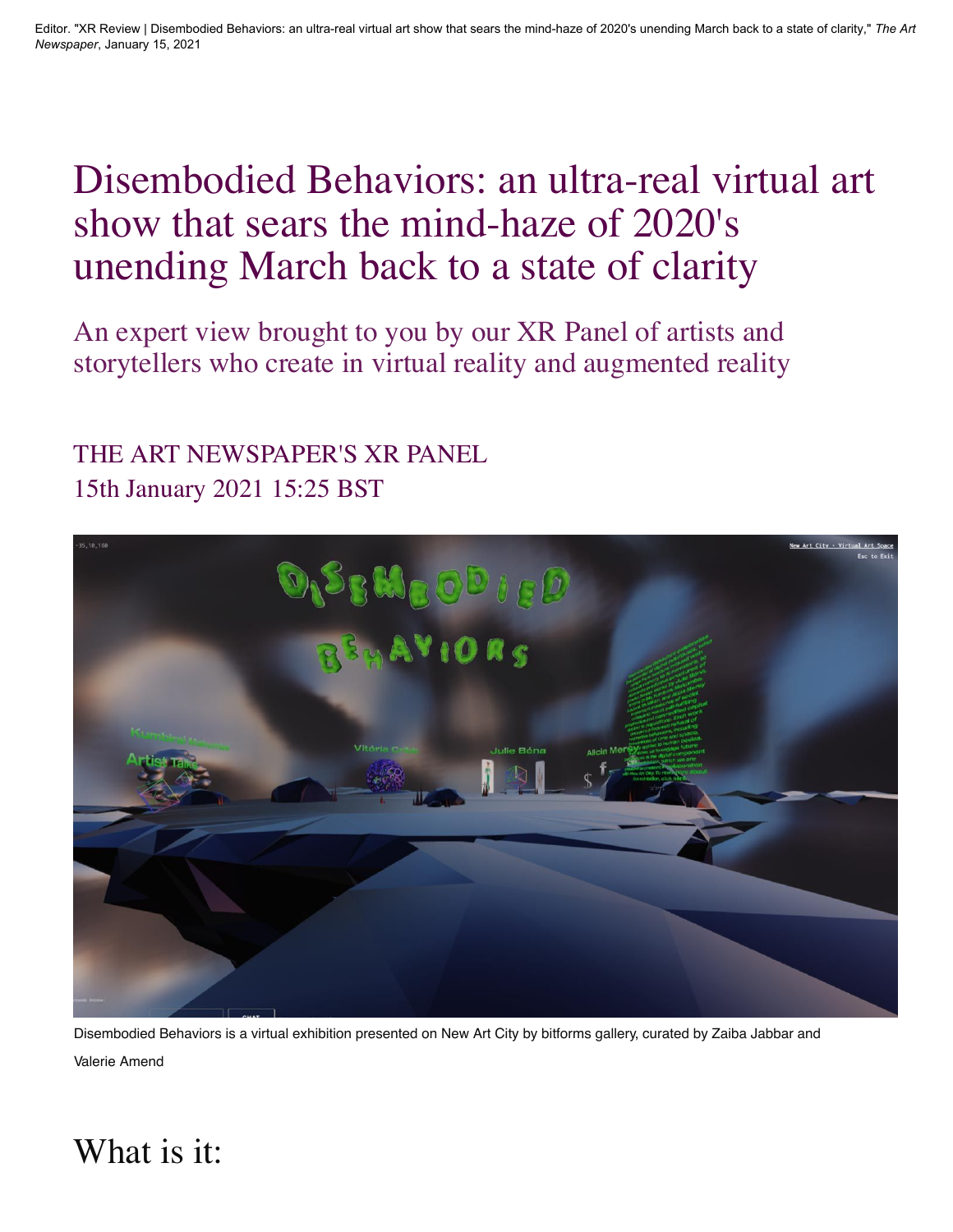Virtual exhibition and artist talks presented by [bitforms gallery](https://bitforms.art/info/), which specialises in digital, internet, time-based and new media art forms, and curated by Zaiba Jabbar and Valerie Amend. It includes the artists Julie Béna, Vitória Cribb, Kumbirai Makumbe, LaJuné McMillian, and Alicia Mersy. Each artist has a exclusive virtual 3-D room with a digital installation

Platform: [New Art City,](https://newart.city/) a multi-user online platform to experience digital art—created in response to the closures of art museums and galleries during the Covid-19 pandemic.

Artists and exhibition designers upload files to New Art City, arrange their space and collaborate in real-time. No coding required.

Exhibition visitors access online via a web browser, with no need to register or instal anything.

Where to Find it

[Disembodied Behaviors website](https://newart.city/show/disembodied-behaviors).

Curator's Note

## I wanted to enter 2021 with an acknowledgement that the whole point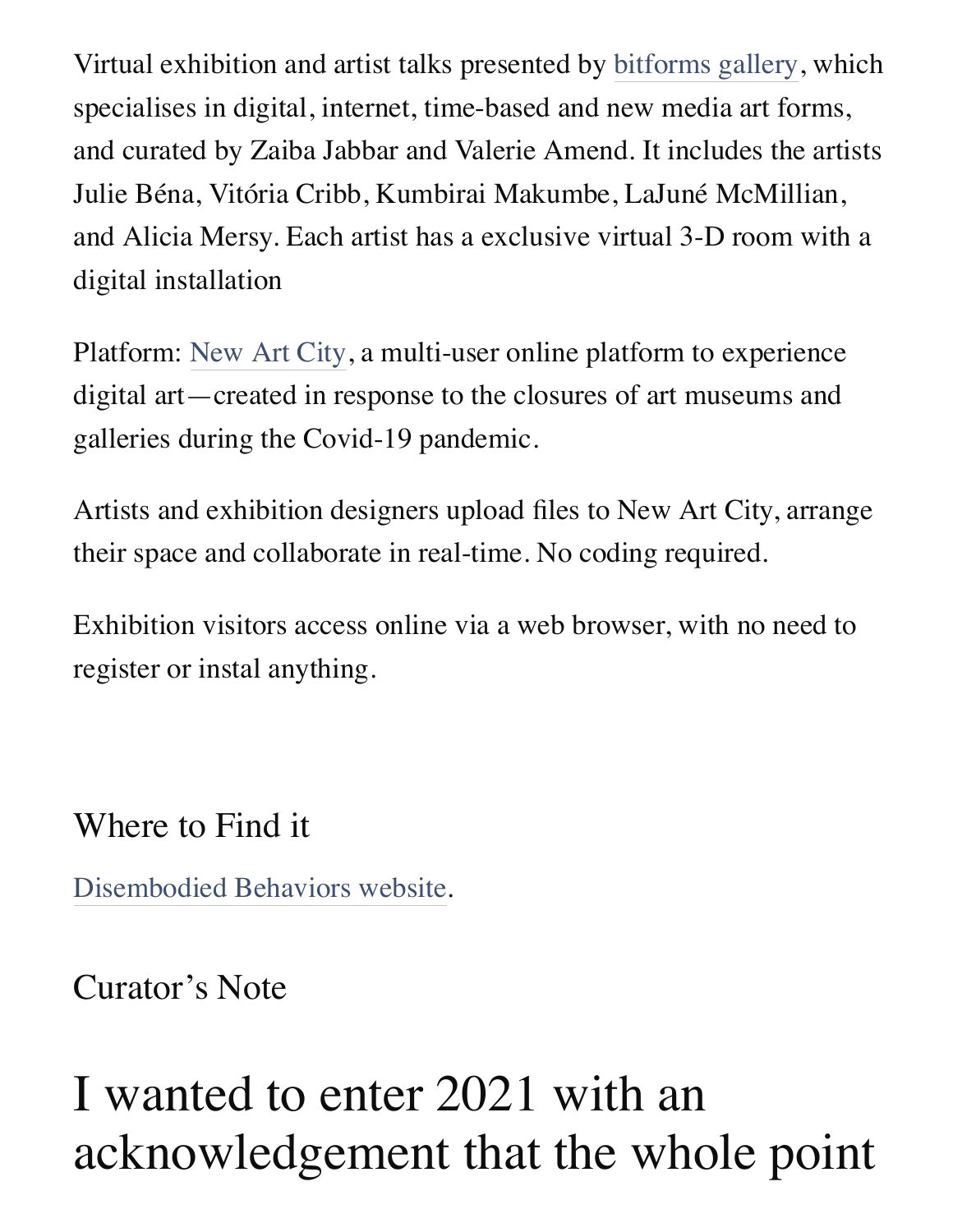of this column is to push the conversation between art and XR technology. Symbolically, for this review we have forgone our star system in lieu of more open responses to the experience GRETCHEN ANDREW

After a year of teaching our grandparents how to Zoom, we would hardly dispute Oliver Laric's 2010 assertion that the internet is not a space of representation but of primary experiences.

The year 2020 was one in which we resigned ourselves to screenmediated people and art. *Disembodied Behaviors,* curated by Zaiba Jabbar and Valerie Amend for bitforms gallery, gives us both. [Importantly, it includes the digital work of non-white artists, who, as](https://www.theartnewspaper.com/review/black-lives-matter-in-augmented-reality-from-la-times) we have discussed before, are under-represented in both the tech and art worlds. *Disembodied Behaviors* is 2020 both as a celebration and a conceit.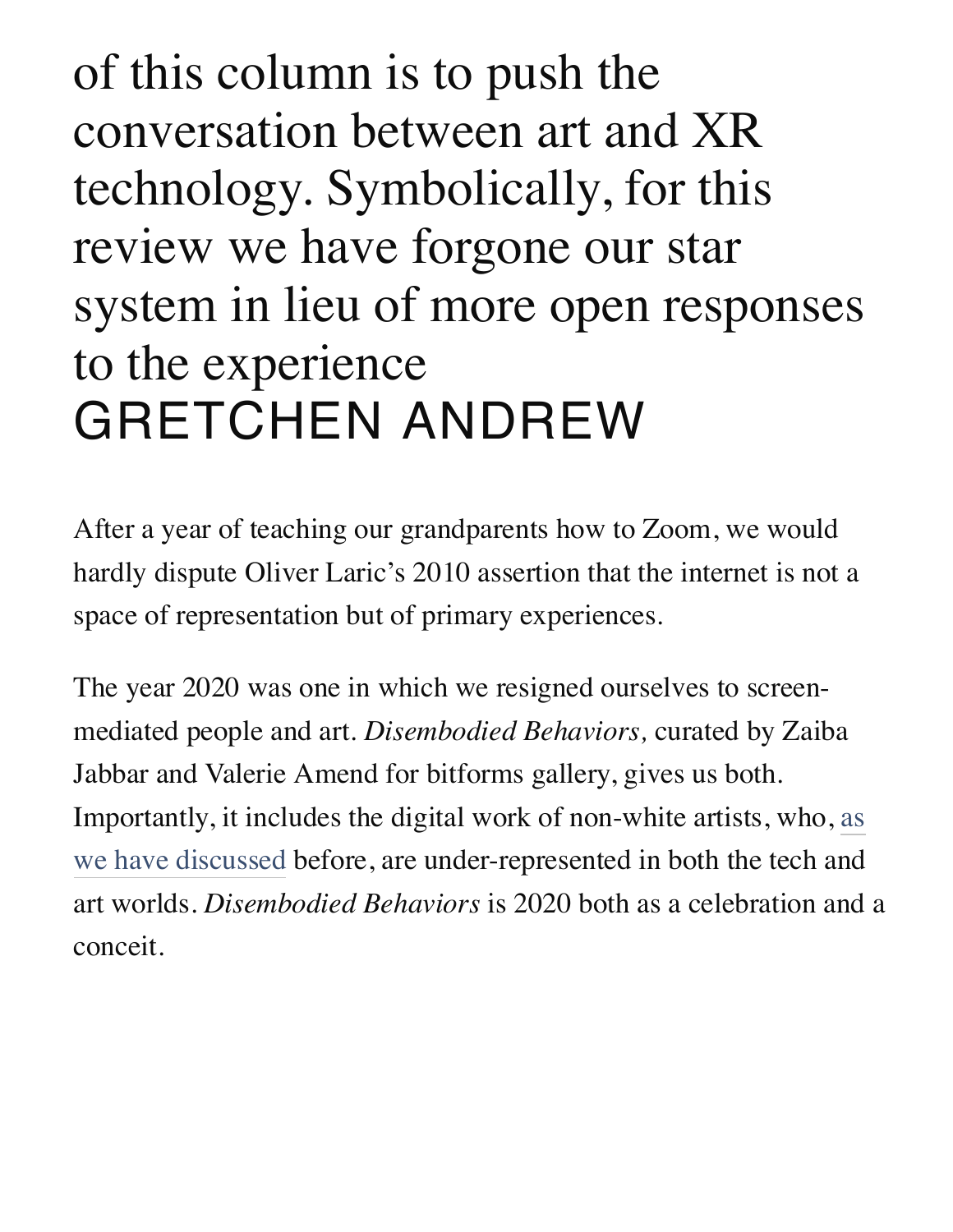

Artist talks are hosted in a virtual reality gallery

Notable is bitforms gallery's use of a virtual space to host artist conversations. At its best, art is a discourse. And while information technology has the potential to facilitate conversations, it is more common to see it degrading them. I wanted to enter 2021 with an acknowledgement that the whole point of this column is to push the conversation between art and XR technology. Symbolically, for this review we have forgone our star system in lieu of more open responses to the experience. Relevantly, New Art City, the platform which hosts the exhibitions and talks, offers a chat box allowing live conversations with anyone else in the virtual space.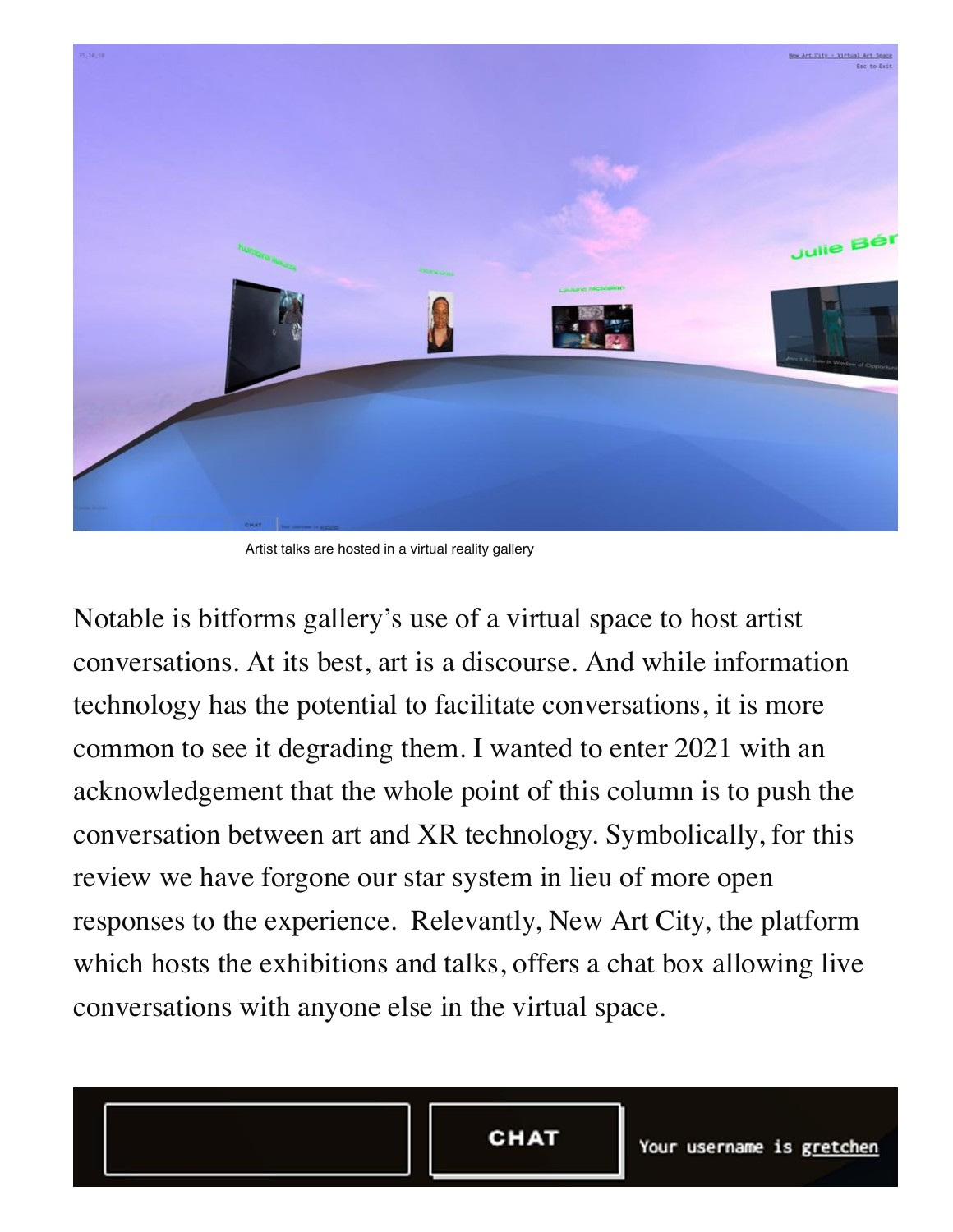Unlike most of the experiences we've reviewed since July 2020, *Disembodied Behaviors* is not concerned with digital translation of physical art objects into virtual spaces. It instead presents fully formed digital worlds ungrounded in material reality, though it lived both online and physically at the bitforms gallery in Lower Manhattan. Seeing this digitally native work reminded me how little we have spoken about what this physical to digital translation process conceptually means.

Digitising—whether into VR or through an iPhone camera snap, however hands-off by the artist, however determined by algorithms not written by artists—is an artistic process that sits somewhere between installing work in a gallery and a transformation in the mode of [Sherrie Levine's After Walker Evans \(1981\).](https://www.metmuseum.org/art/collection/search/267209) Meaning is always added and lost by the digitisation process. This impacts the moral rights of artists in a way this column will be exploring in depth this year. Stay tuned!

Agreeing with Laric in regards to the internet as a space of experience, I like to think of digitisation in terms of the difference between how language and images operate. Language works through pointers. For example with "pipe" representing a physical pipe but p-i-p-e itself having nothing inherently pipe-like about it. By contrast, a digital photo of *Starry Night* seen on Instagram may not be the *Starry Night* just as Van Gogh intended. The meaning it produces is not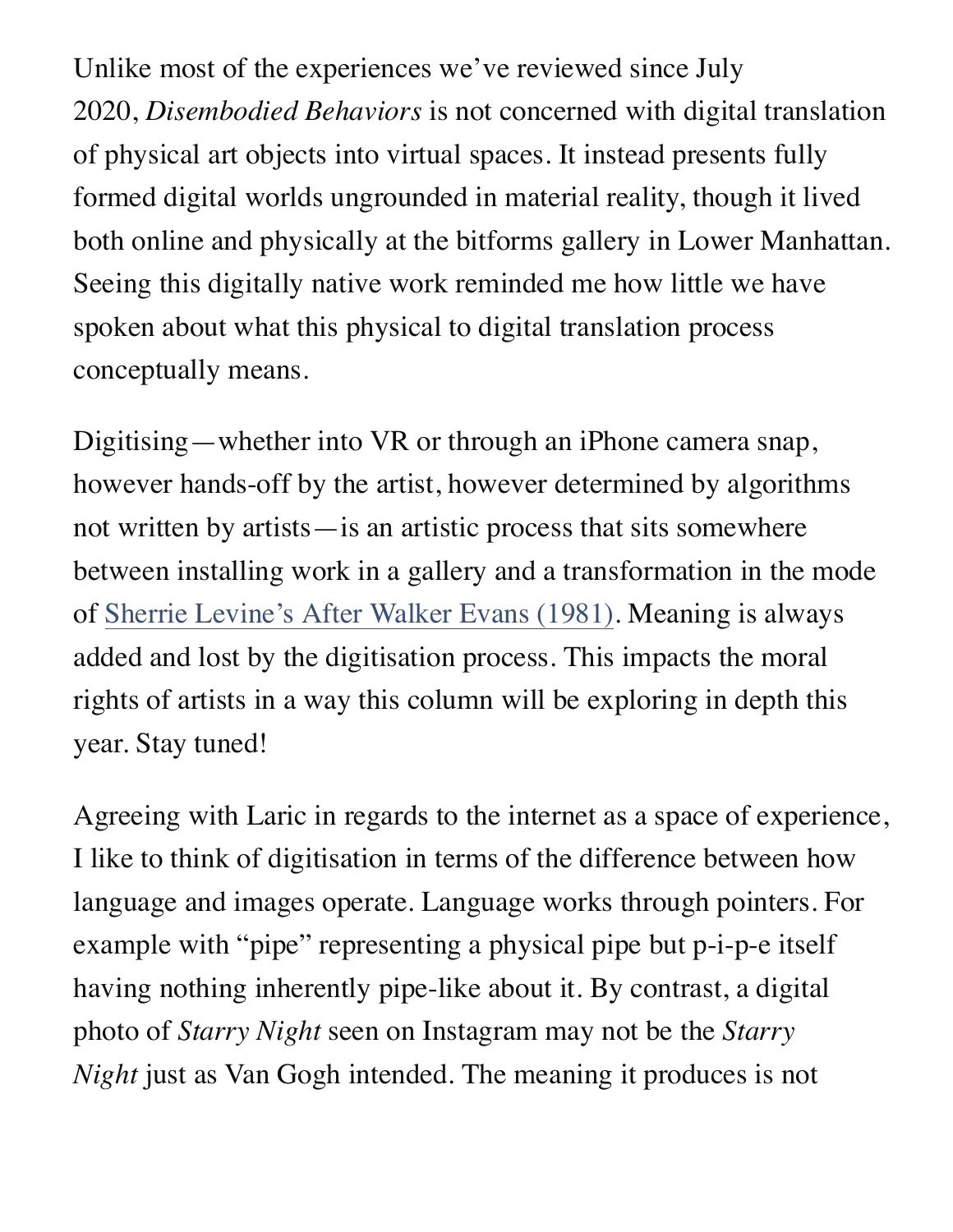solely as a language-like pointer to the physical object within [MoMA. Images and videos are capable of provoking primary](https://www.moma.org/collection/works/79802) experience but this primary experience is impacted by digital aesthetics defined by technology companies who design smartphones, VR headsets, laptops and tablets.

Aesthetics, from the Greek *aisthetikos*, means relating to perception by the senses. Unlike language, aesthetics create meaning as a result of bodily interpretations of experience. These physical experiences are often coded with relative racial, political, social, cultural and power positions. Exploring "white/black space" is an investigation of aesthetics. How you act in front of a painting on a white wall is an aesthetic response. It is the result of bodies in contact with each other, of your sensory perceptions running through a conscious and subconscious knowledge of how you, specifically, are to behave.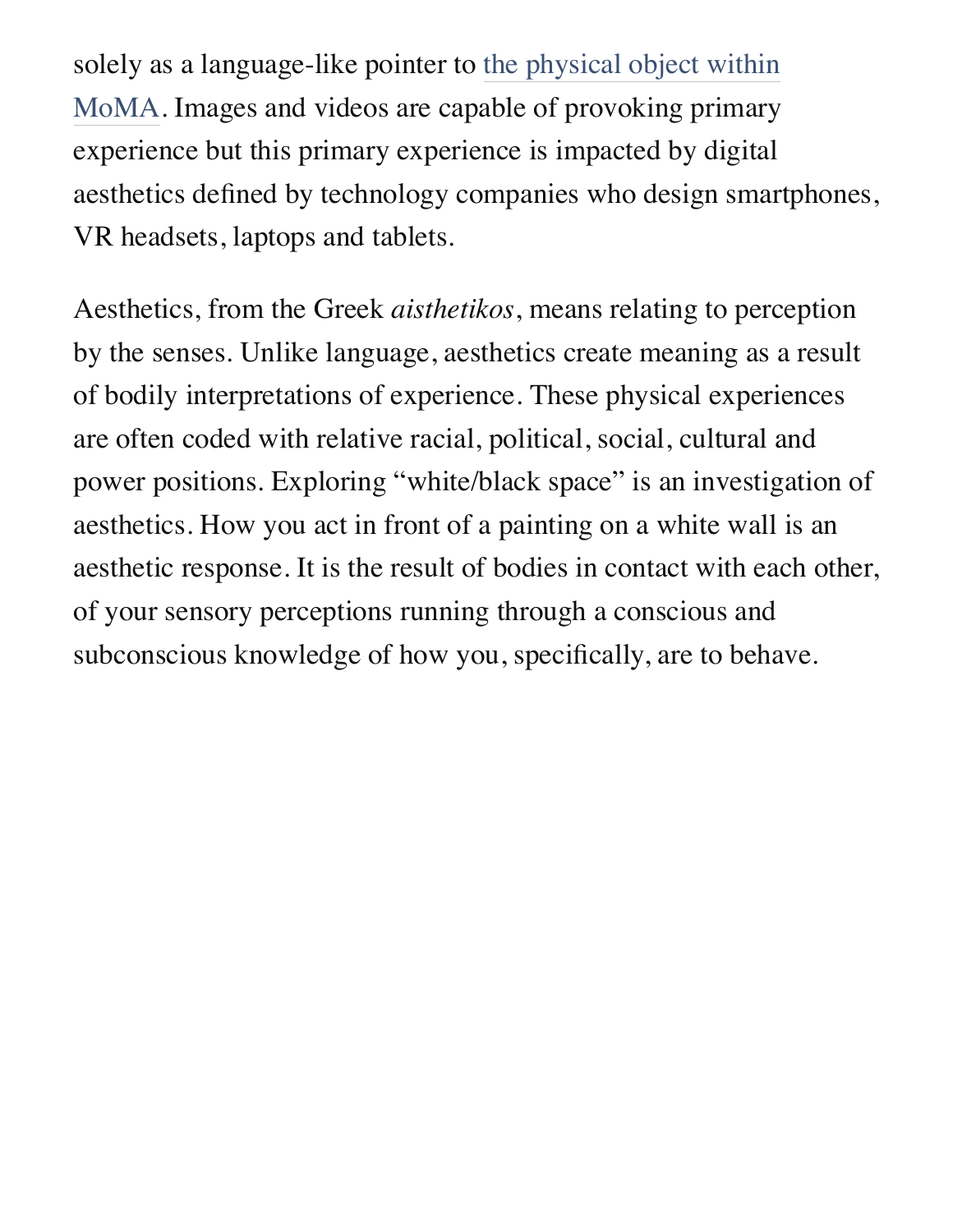

The artist talks are conversational and personal

In 2020, all the art we reviewed was mediated by the mutable and artistically uncontrollable aesthetics of screens and devices. In 2015, I referred to this as the Movable Fetish of digital art. If all art is digitised, what would it mean to define the digital as inevitable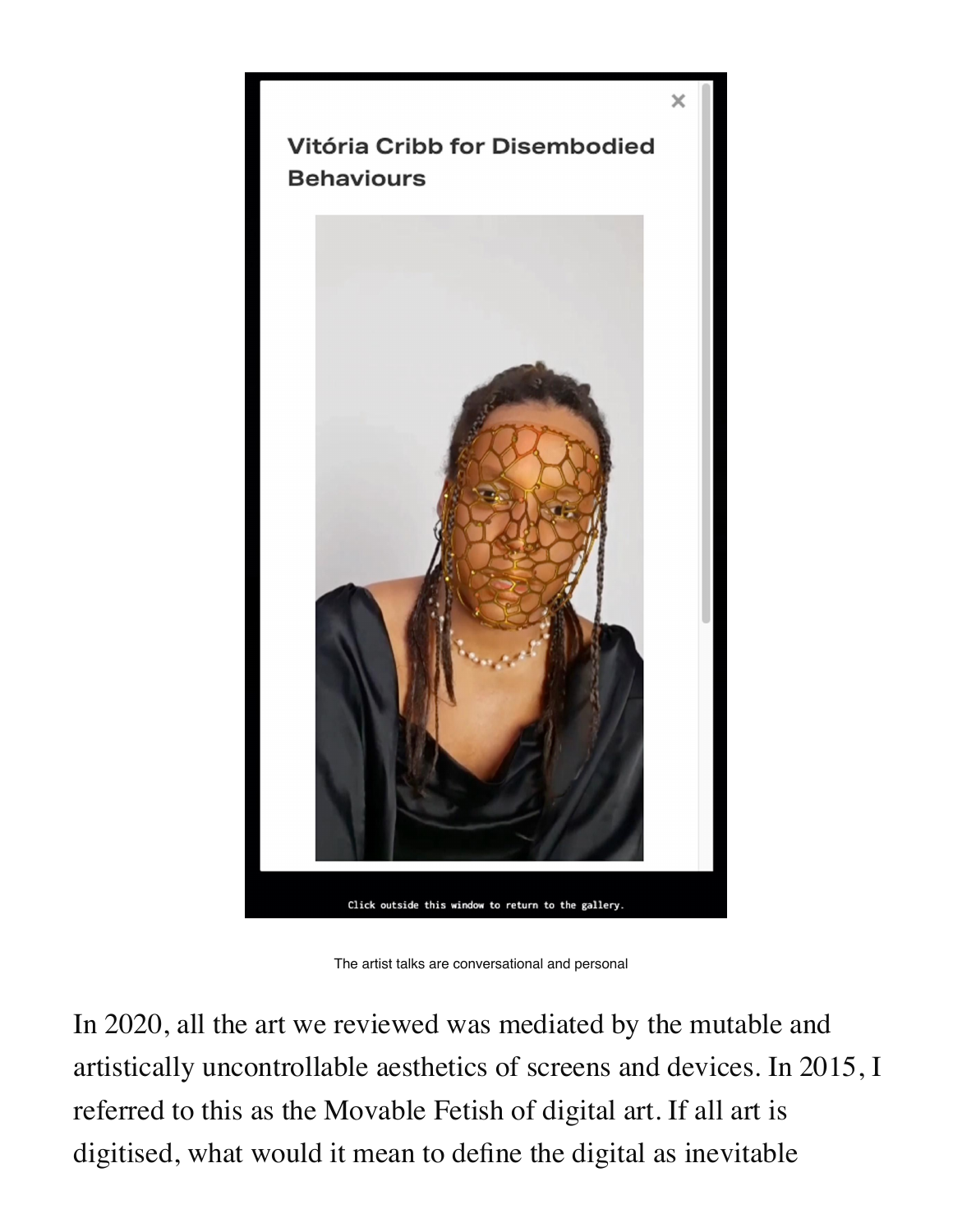instead of just among an artist's potential tools of creation and public display?

While the digital has an increasingly totalitarian nature, its very elements (screens, bits, the internet) help us distinguish digital art from... the other art stuff. You know, like paint and such.

What is the importance and value of this distinction? Why don't we talk about that in 2021 as well.

—*Gretchen Andrew*

They Say:

Disembodied Behaviors celebrates the potential of digital individuals, who range from avatars imbued with cultural memory to AI narrators, to dismantle predictive structures of power. BITFORMS GALLERY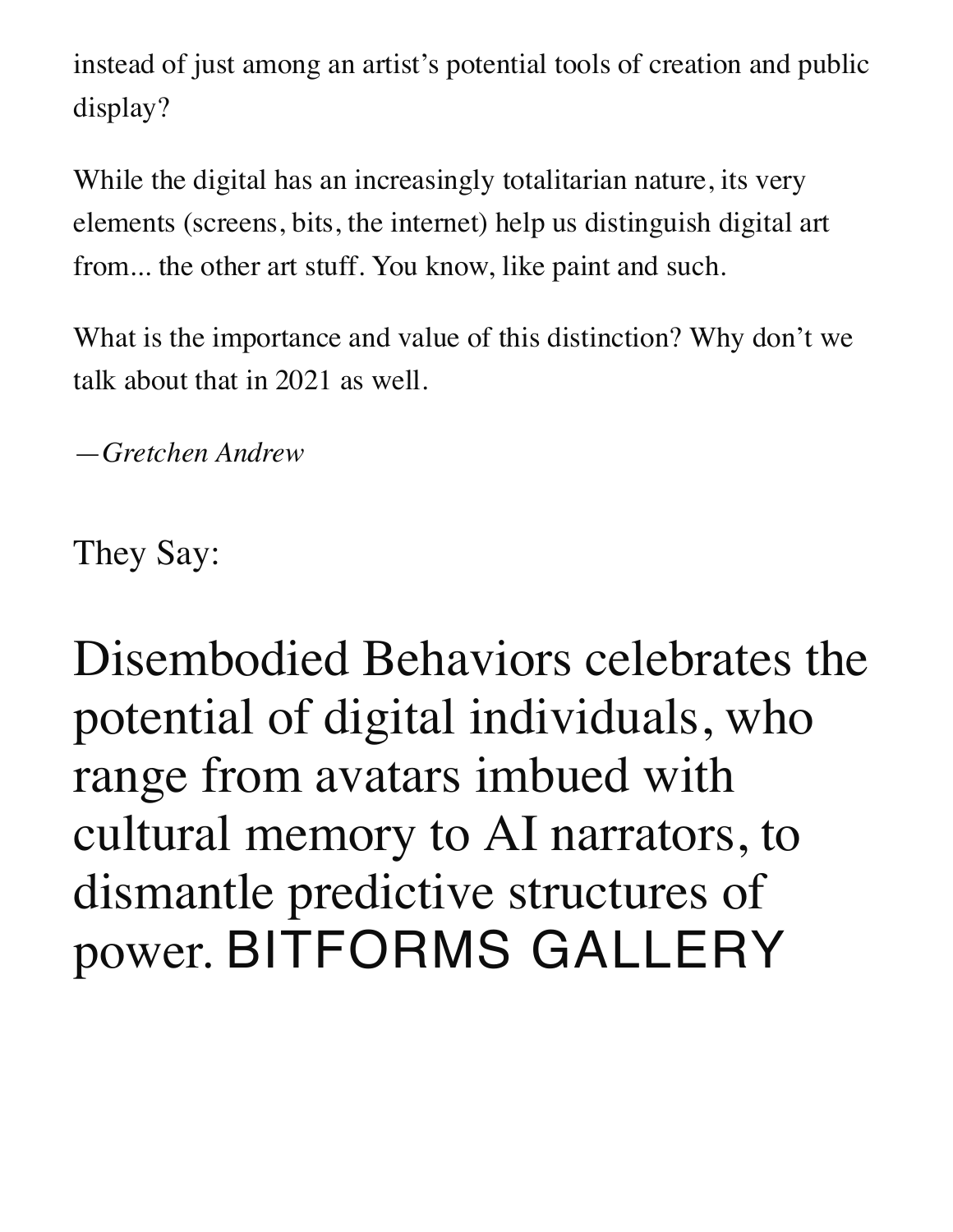

Julie Béna's work on Disembodied Behaviors highlights the inherent dangers of excessive focus on transparency

## We Say:

# This is the show I've been waiting for all year

# ERON RAUCH

Eron Rauch: A recent Alienware computer hardware advertisement has a dreadlocked, hip woman of colour proclaim, "Sometimes I can't tell myself from my machine. I think that's by design", as Tron-blue lines armour her, or maybe disassemble her into consumer one-ness with her computer-product.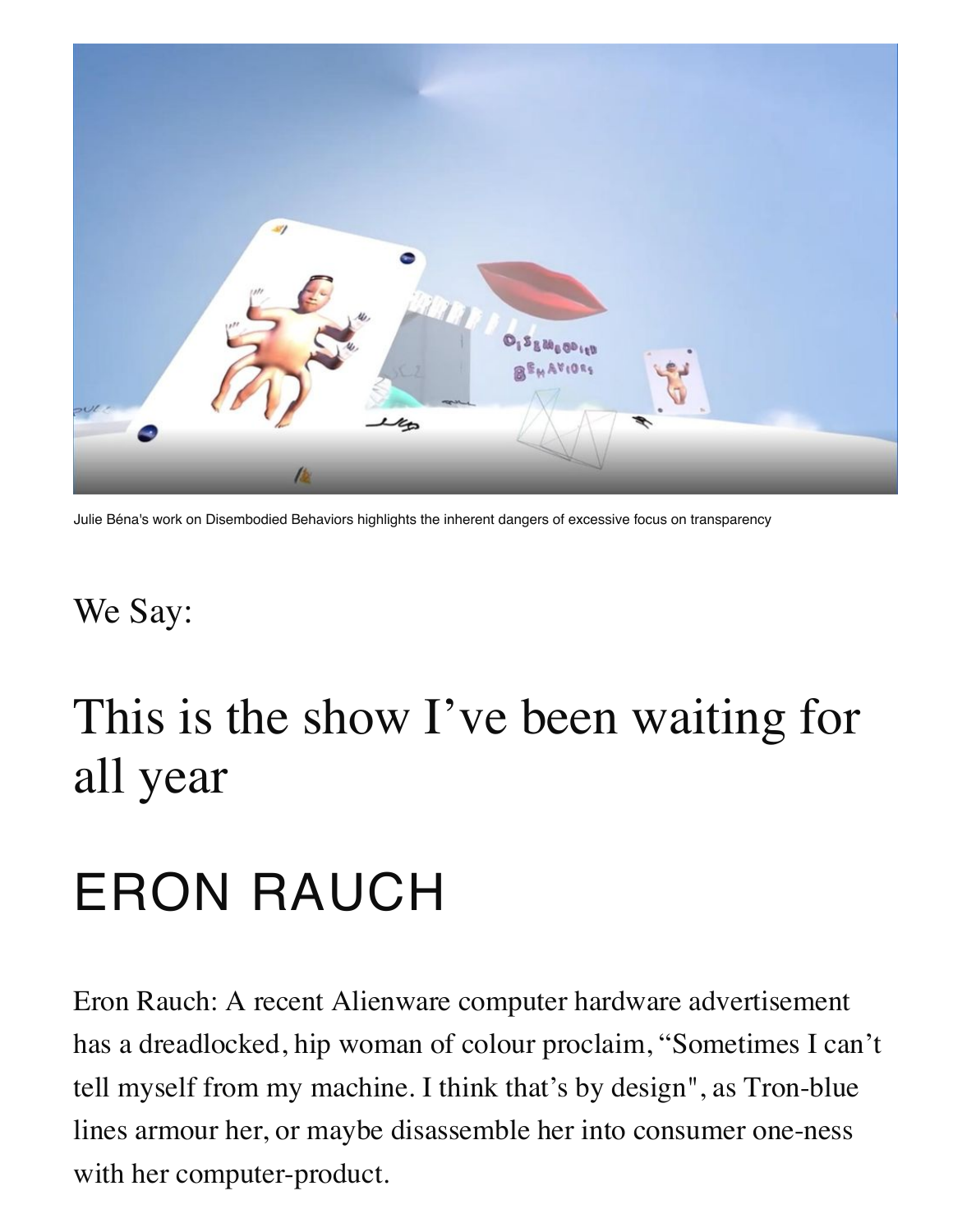Loading *Disembodied Behaviors*, I see asset names shuffle left to right and then my stomach falls as I pause, lurch down into a metallic blob. Standing in the shadow-shimmer cavern, a 2D magenta triangle with the name qv9q27zg54—an avatar of another user in this underworld—punctures the simulated 3D of the screen but refuses to talk to me.

Is it enough to describe either of these experiences as surreal?

"I figure everyone is fluent in surrealism," says the artist Todd Gray, "as a result of music videos, commercials, films, and montage editing"—the modes that Gray uses in works that unsettle racial and colonial narratives.

Yet, in the same way that it is both too literal and too understated to say "crystalline" for the effect of a full-brightness 60-inch glossy LCD screen, "surreal" is both a cliché and too timid a word to describe how unsettlingly mathematically perfect but existentially inhumanly mid-rent 3D CG graphics—which I sometimes call "PlayStation 3-wave"—can be.

Rather than surreal, the insistently computer-generated works in *Disembodied Behaviors*are "ultra". (Say it like Generation Z says "extra" for good effect.) The show is an ultra-real ultra-world, one that places you face-to-face with example after example of artworks so precise but so constructed that they sear through the hazy, lazy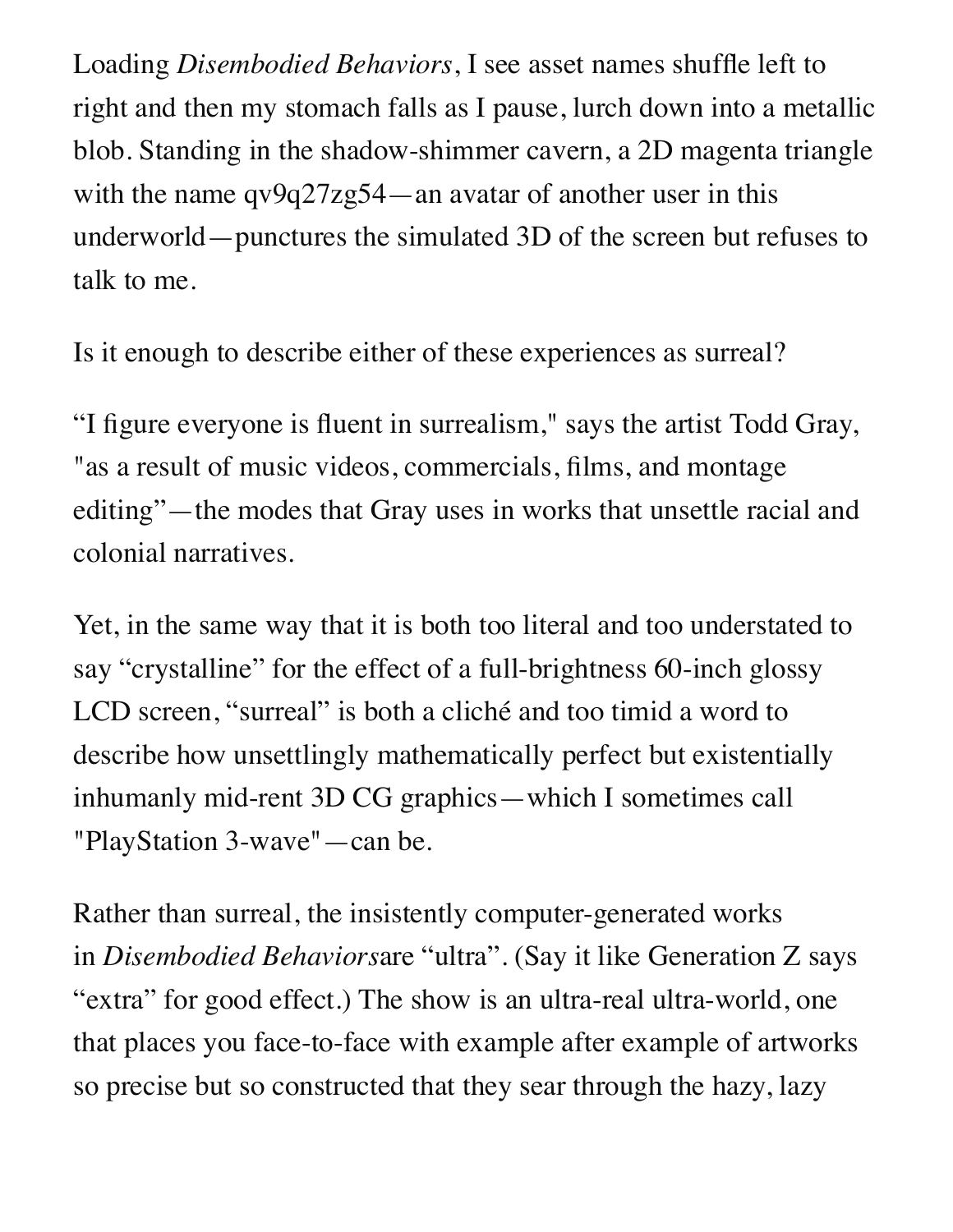categories we default to when we construct "the real", whether they be race, bodies, history, or technology itself.



Spatial poetics: Alicia Mersy features her Fear Eats the Soul on Disembodied Behaviors

The spatial term "world"—evoking video game spatial poetics for the show layout—is important in *Disembodied Behaviors*. Turning art into narratives that change us requires space, both mentally and physically. In a direct challenge to the commonplace passive viewing of gaudy CG from *Mind's Eye* to *Transformers*,

throughout *Disembodied Behaviors*, the ultra-real is an active experience, always mutating with our trajectories through the nevercertain bounds between landscape, architecture, bodies, surfaces, screens, artworks, and digital assets from artworks.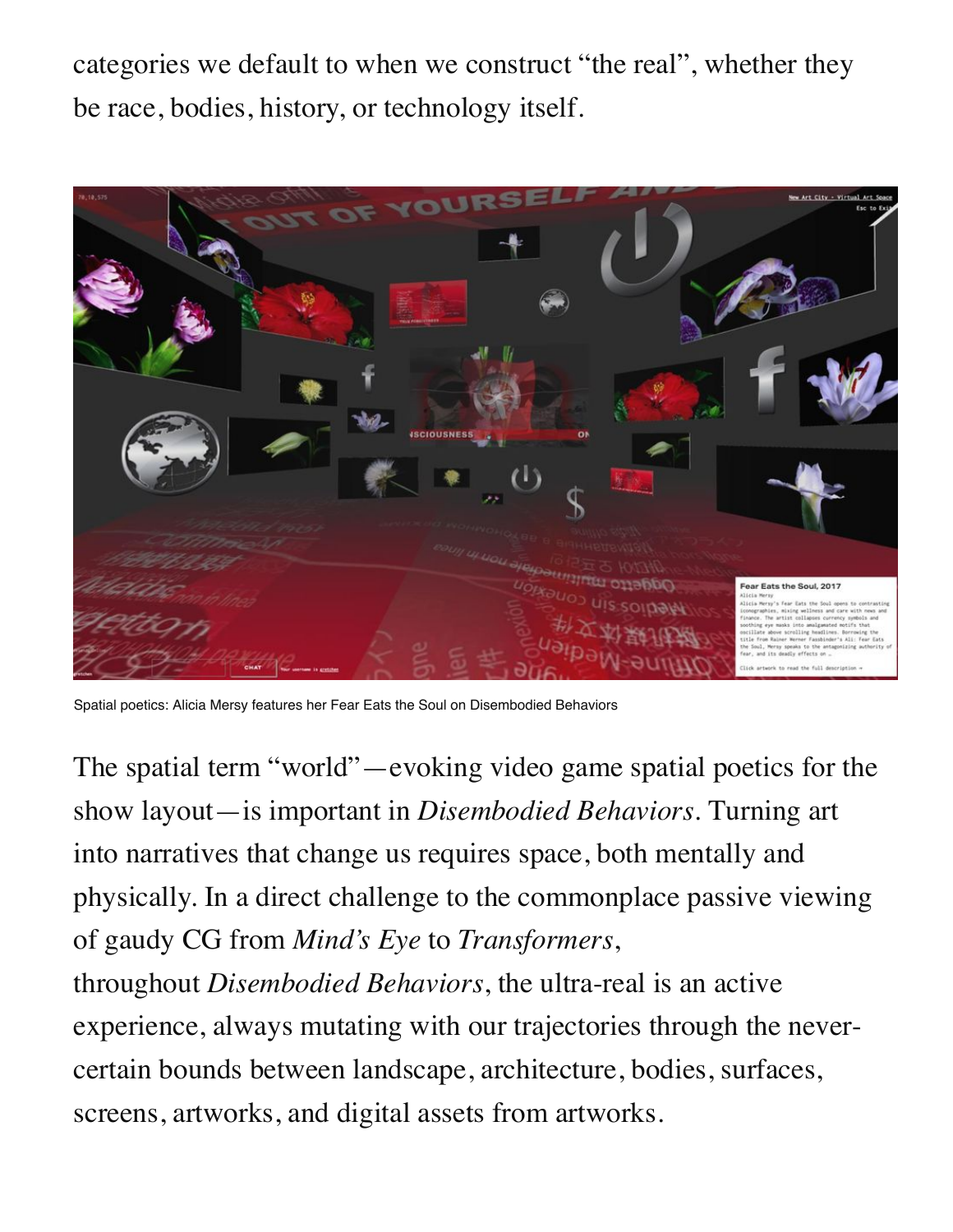"We find a way through images," the poet Naomi Shihab Nye has said, "to be together." What a radically new "being together" the mesh of ultra-real in *Disembodied Behaviors*suggests! The clashing, glossy, perfection of imperfection sears the mind-haze of 2020's unending March back to a state of clarity. Clarity, not to see things as normal, not back to normal as a political slogan, not to let legacy systems of real estate, gender, and race remain normal; but instead, to provide the leverage to perceive the potential for change and un-definition.

This is the show I've been waiting for all year.

The artists address the user and expound upon the meaning of their work. The viewer is driven to reflect on how technology appropriates and capitalises on Black bodies and culture CAROLE CHAINON

Carole Chainon: New Art City's features are very user friendly, as anyone equipped with the URL and a computer can access the exhibit. With a click, we are propelled into this colourful 360-degree universe with multiple portals representing the different artists and their work.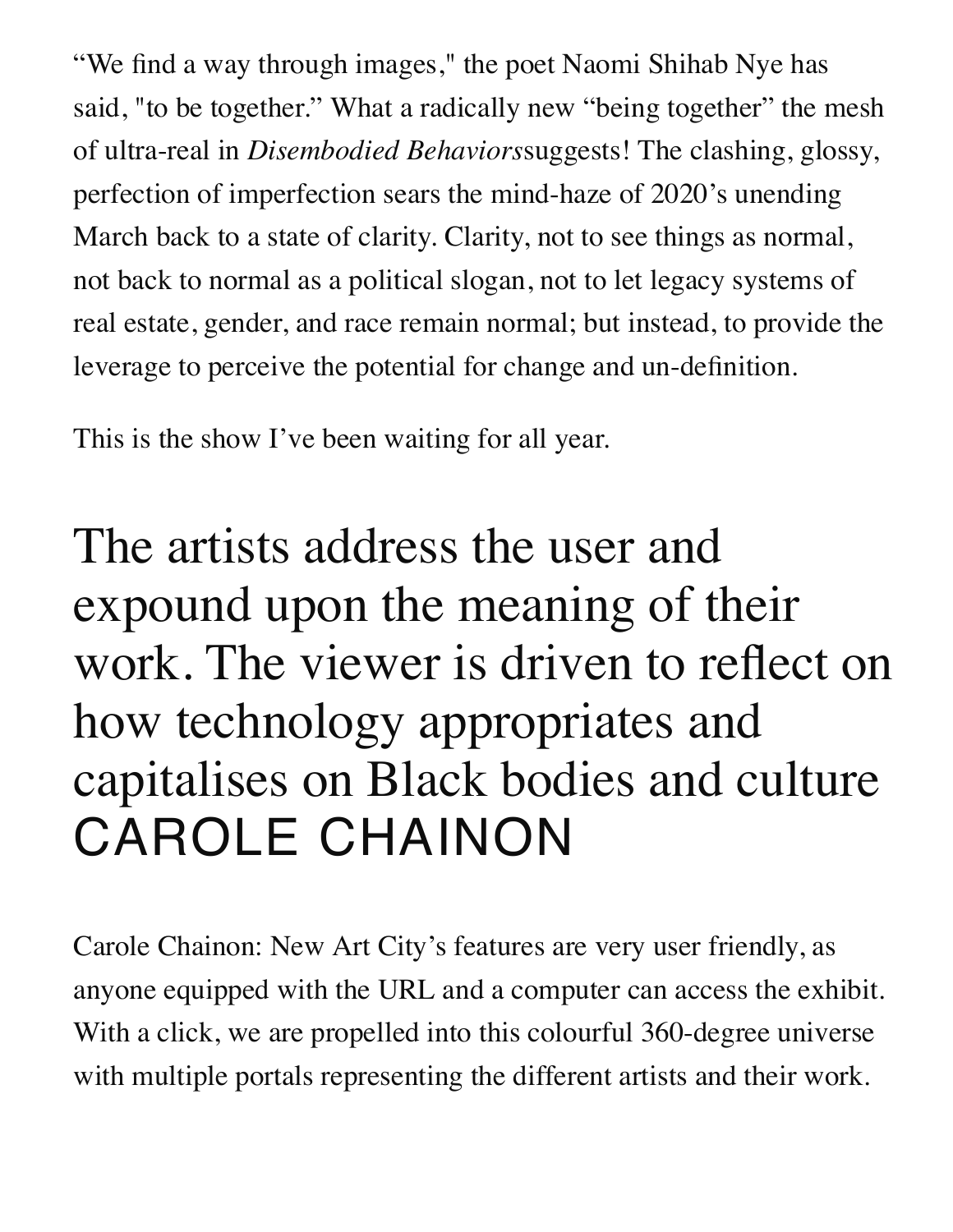Click into a portal and a video of Brazilian Black artist Vitória Cribb with a 3D metal mesh on her face describes how we too often view Black bodies as "digital bodies—exploited and reduced like files or software". Click into another portal and LaJuné McMillian explores the ethical issues that come with digitising and the capitalisation of Black culture and bodies. Kumbirai Makumbe created an AI, embodied as a shapeless, reflective silver form which personifies and celebrates Blackness, while Julie Béna highlights the inherent dangers of excessive focus on transparency.

The artists address the user and expound on the meaning of their work. The viewer is driven to reflect on how technology appropriates and capitalises on Black bodies and culture and points to the conformism that arises from our cultural obsession with transparency.

# Pulling data from motion tracking and applying them to avatars is interesting to see in a fine art context DHIREN DASU

Dhiren Dasu: Vitória Cribb's immersive layout invited me to investigate her space and ideas. Her work raises interesting questions about linearity vs curvature as a jumping off point to examine our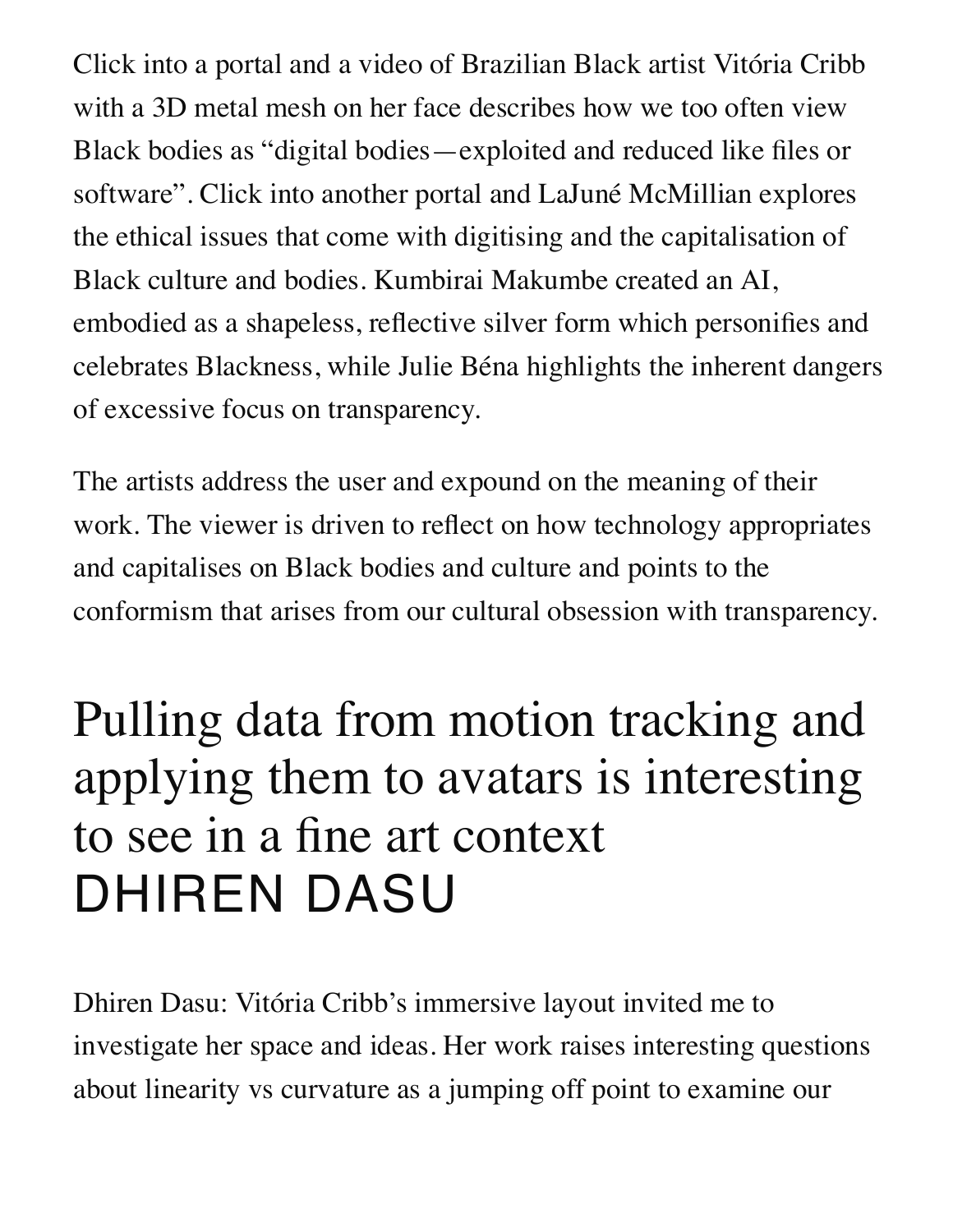collective role in the digital landscape as data points to be mined, analysed and exploited.

LaJuné McMillan's Movement Portraits that liquidised, digitised and disintegrated were also visually compelling. Pulling data from motion tracking and applying them to avatars is interesting to see in a fine art context. Her work is beautifully ethereal and dances a fine line between representation and abstraction.

Alicia Mersey's clever juxtaposition of currency and self-help ticker feed delves into the nexus of commerce, value, advertising, news media and the incessant messaging that we absorb every waking moment in the disembodied digital world that we spend a significant portion of our lives in.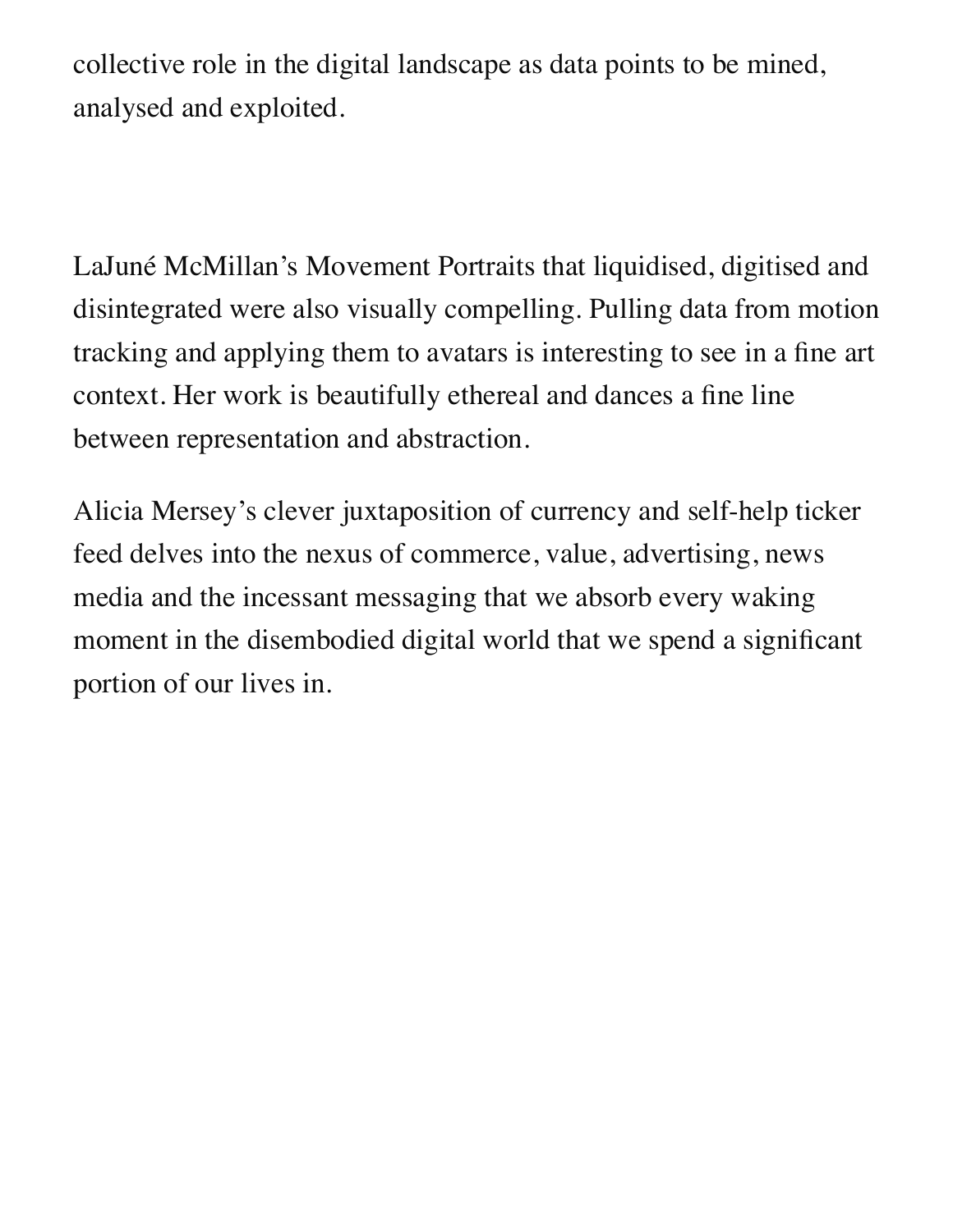

Beautifully ethereal: LaJuné McMillian's Movement Portraits—Nala

Overall a good show of artists who are working with interesting concepts. However, I felt that the rendition of the VR experience left much to be desired. The interface was awkward and not exactly easy to navigate. The quality of the video clips was jerky and did not translate the art in as fluid a manner as I would hope for. However, since it is a web-based experience that requires no additional software installation or other barrier to entry, I do think it is a good step towards delivering an immersive experience of these artists' work.

### The Art Newspaper's XR Panel

[Gretchen Andrew](https://www.instagram.com/gretchenandrew/) is a Search Engine Artist and Internet Imperialist who has manipulated the US presidential election with art and desire. Her next exhibition is with Annka Kultys in February 2021.